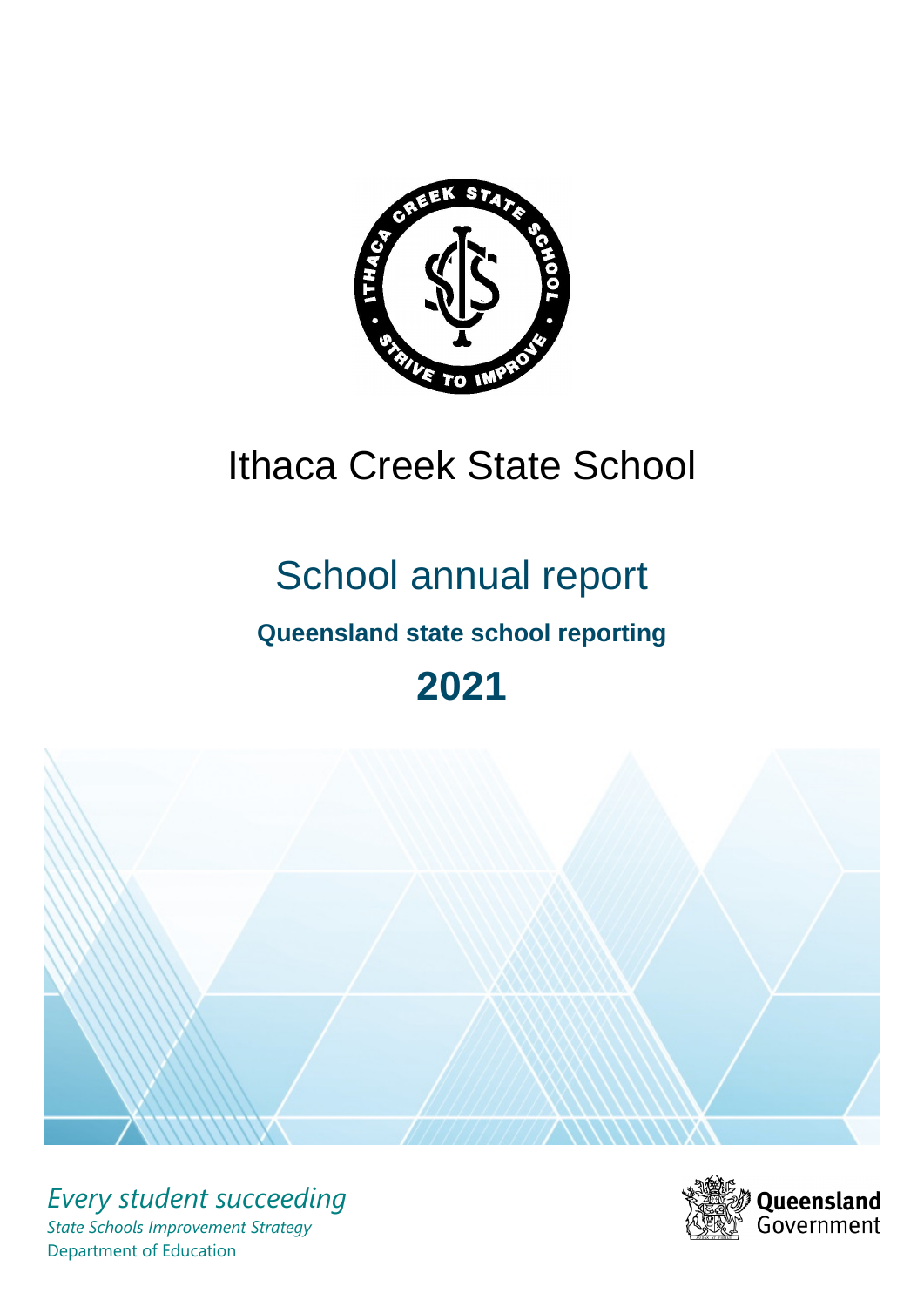**OFFICIAL – Public** Published as information source only. Public information used to create this report may not appear in this format in the public domain Please refer to disclaimer information.

#### **Contact details**

| <b>Postal Address</b> | PO Box 195 Ashgrove 4060          |
|-----------------------|-----------------------------------|
| <b>Phone</b>          | (07) 3514 9333                    |
| Fax                   |                                   |
| Email                 | principal@ithacacreekss.eq.edu.au |
| Website               | https://ithacacreekss.eq.edu.au   |

#### **Disclaimer**

The materials presented in this report are distributed by the Department of Education (the department) as an information source only.

The information and data in this report is subject to change without notice.<br>The department makes no statements, representations, or warranties about the accuracy or completeness of, and you should not rely on, any informa report.

The department disclaim all responsibility and all liability (including without limitation, liability in negligence) for all expenses, losses, damages and costs you might incur as a result of the information in this report being inaccurate or incomplete in any way, and for any reason. Despite our best efforts, the department makes no warranties that the information in this report is free of infection by computer viruses or other contamination.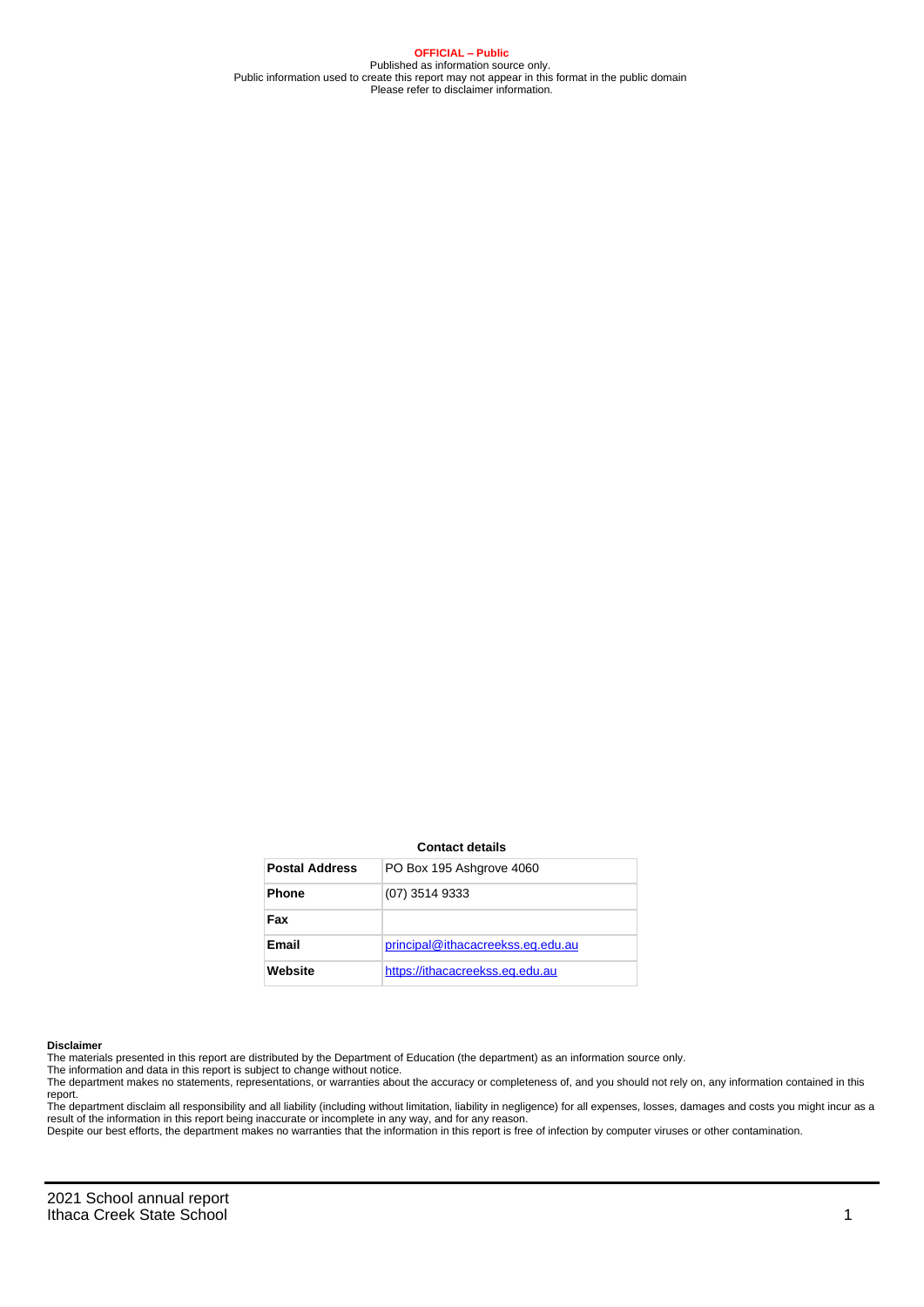| School context                   |                                                                                                                                                                                              |
|----------------------------------|----------------------------------------------------------------------------------------------------------------------------------------------------------------------------------------------|
| Coeducational or single sex      | Coeducational                                                                                                                                                                                |
| <b>Independent Public School</b> | Yes                                                                                                                                                                                          |
| Year levels offered in 2021      | Prep Year - Year 6                                                                                                                                                                           |
| Webpages                         | Additional information about Queensland state schools is located on the:<br>My School website<br>Queensland Government data website<br>Queensland Government schools directory website.<br>٠ |

# **Characteristics of the student body**

## **Student enrolments**

#### **Table 1: Student enrolments by year level**

|                   |      | <b>February</b> |      |      | <b>August</b> |      |
|-------------------|------|-----------------|------|------|---------------|------|
| <b>Year Level</b> | 2019 | 2020            | 2021 | 2019 | 2020          | 2021 |
| <b>Prep Year</b>  | 102  | 85              | 109  | 104  | 83            | 112  |
| Year 1            | 95   | 100             | 85   | 96   | 99            | 87   |
| Year 2            | 81   | 96              | 99   | 83   | 96            | 101  |
| Year <sub>3</sub> | 76   | 82              | 98   | 75   | 81            | 100  |
| Year 4            | 97   | 74              | 81   | 101  | 71            | 80   |
| Year <sub>5</sub> | 69   | 94              | 72   | 68   | 96            | 71   |
| Year <sub>6</sub> | 62   | 68              | 94   | 63   | 69            | 91   |
| <b>Total</b>      | 582  | 599             | 638  | 590  | 595           | 642  |

Notes

1. Student counts include headcount of all full- and part-time students at the school.

## **Average class sizes**

### **Table 2: Average class size information for each phase of schooling**

| <b>Year Levels</b> | 2019 | 2020 | 2021 |
|--------------------|------|------|------|
| Prep – Year 3      | 24   | つつ   | 24   |
| Year 4 – Year 6    | 23   | 24   | 24   |

Notes

1. Classes are measured against the target of 25 students per teacher in Prep to Year 3 and Years 11 to 12, and target of 28 students per teacher in Years 4 to 10. Where composite classes exist across cohorts (e.g. Year 3/4) the class size targets would be the lower cohort target.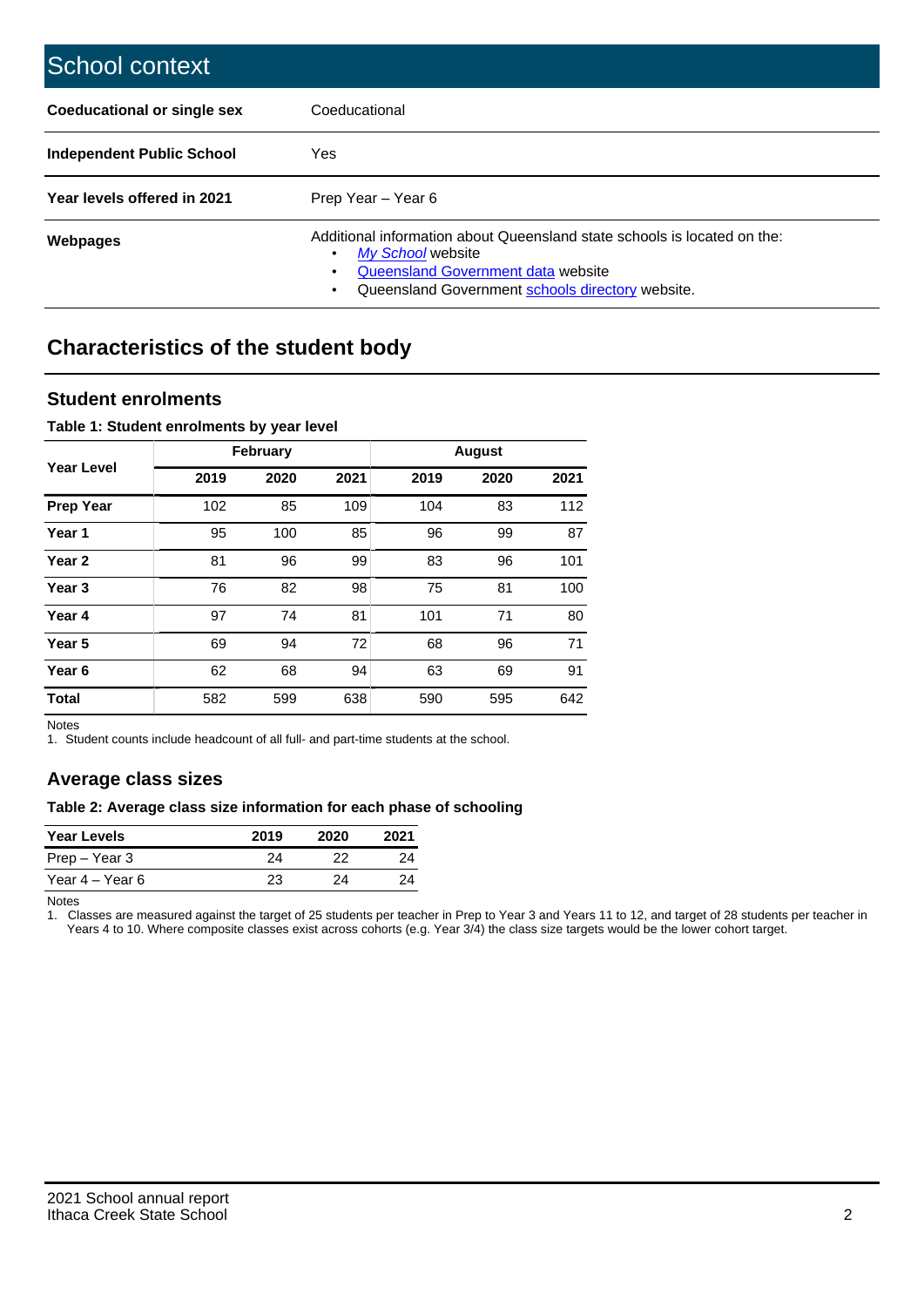## **Respectful relationships education**

To support students' learning, health and wellbeing all state schools are required to implement respectful relationships education through the Prep to Year 10 Australian Curriculum: Health and Physical Education and/or through school pastoral care programs across Prep to Year 12.

## **Parent, student and staff satisfaction**

Tables 3–5 show selected items from the Parent/Caregiver, Student and Staff School Opinion Surveys. In response to the COVID-19 health emergency, the annual school opinion surveys of students, teachers and staff were not administered in 2020. A new time series started in 2021 and data from this collection is not considered directly comparable with earlier collections due to significant methodology changes.

For state level information go to the **[School Opinion Survey](https://qed.qld.gov.au/publications/reports/statistics/schooling/schools/schoolopinionsurvey) webpage**.

#### **Table 3: Parent/Caregiver Survey**

| Percentage of parents/caregivers who agree <sup>1</sup> that:                                               | 2019  | 2020 | 2021  |
|-------------------------------------------------------------------------------------------------------------|-------|------|-------|
| This is a good school.                                                                                      | 97.5% |      | 97.5% |
| My child likes being at this school. <sup>2</sup>                                                           | 98.8% |      | 95.7% |
| My child feels safe at this school. <sup>2</sup>                                                            | 97.6% |      | 95.2% |
| My child's learning needs are being met at this school. <sup>2</sup>                                        | 96.4% |      | 80.7% |
| My child is making good progress at this school. <sup>2</sup>                                               | 97.6% |      | 87.5% |
| Teachers at this school expect my child to do his or her best. <sup>2</sup>                                 | 96.3% |      | 95.0% |
| Teachers at this school provide my child with useful feedback about his or her school<br>work. <sup>2</sup> | 92.6% |      | 87.3% |
| Teachers at this school motivate my child to learn. <sup>2</sup>                                            | 96.3% |      | 91.2% |
| Teachers at this school treat students fairly. <sup>2</sup>                                                 | 95.0% |      | 95.7% |
| can talk to my child's teachers about my concerns. <sup>2</sup>                                             | 96.4% |      | 95.7% |
| This school works with me to support my child's learning. <sup>2</sup>                                      | 95.0% |      | 87.5% |
| This school takes parents' opinions seriously. <sup>2</sup>                                                 | 92.5% |      | 85.8% |
| Student behaviour is well managed at this school. <sup>2</sup>                                              | 92.6% |      | 93.8% |
| This school looks for ways to improve. <sup>2</sup>                                                         | 97.6% |      | 89.5% |
| This school is well maintained. <sup>2</sup>                                                                | 98.8% |      | 91.9% |

Notes

1. Agree represents the percentage of respondents who Somewhat Agree, Agree or Strongly Agree with the statement.

2. Nationally agreed parents/caregiver items.

3. DW = Data withheld to ensure confidentiality.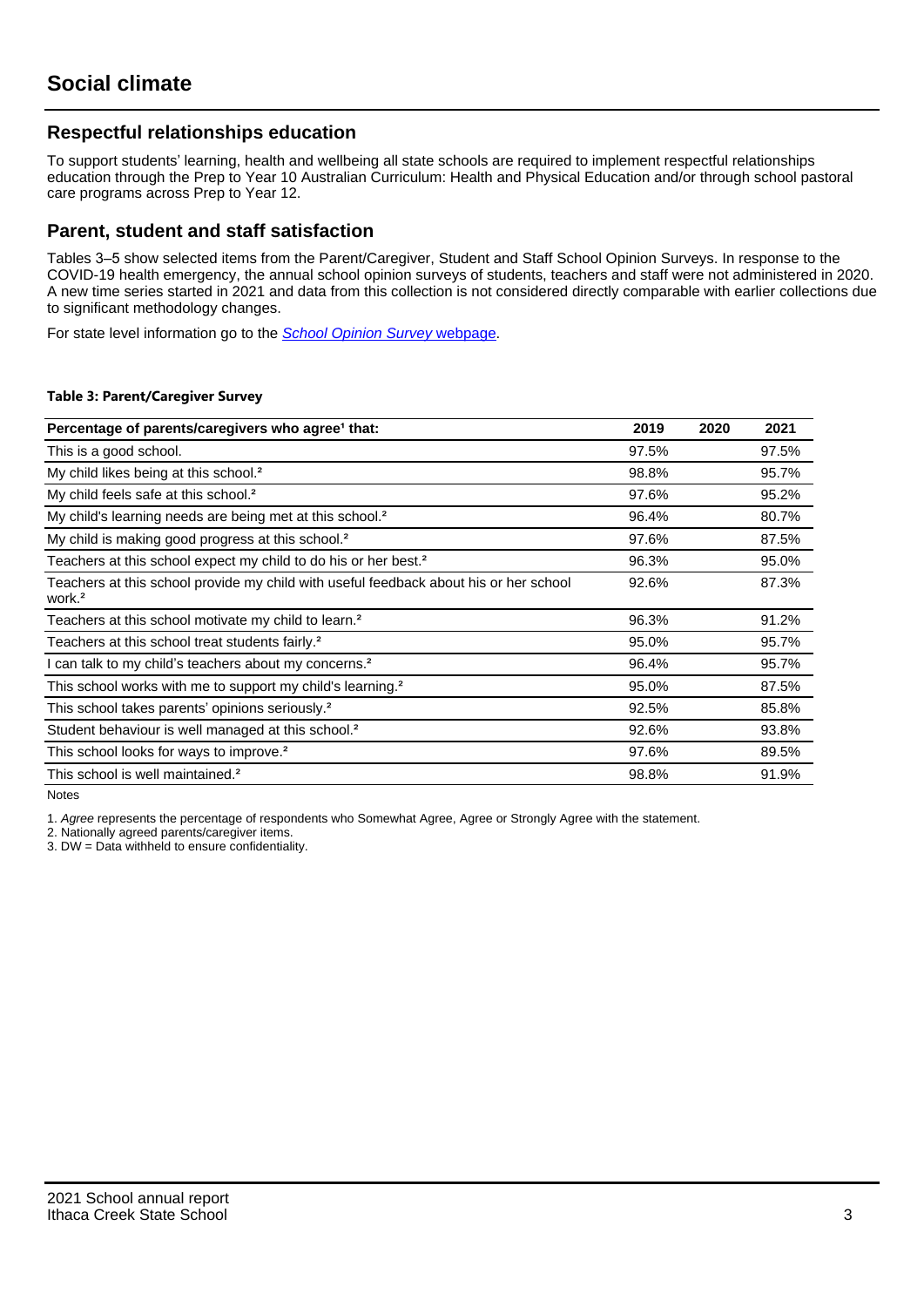#### **Table 4: Student Survey**

| Percentage of students who agree <sup>1</sup> that:                            | 2019  | 2020 | 2021   |
|--------------------------------------------------------------------------------|-------|------|--------|
| I like being at my school. <sup>2</sup>                                        | 90.3% |      | 86.8%  |
| I feel safe at my school. <sup>2</sup>                                         | 96.0% |      | 87.2%  |
| My teachers motivate me to learn. <sup>2</sup>                                 | 92.7% |      | 87.2%  |
| My teachers expect me to do my best. <sup>2</sup>                              | 97.6% |      | 100.0% |
| My teachers provide me with useful feedback about my school work. <sup>2</sup> | 89.4% |      | 92.1%  |
| Teachers at my school treat students fairly. <sup>2</sup>                      | 71.0% |      | 71.8%  |
| I can talk to my teachers about my concerns. <sup>2</sup>                      | 83.2% |      | 71.1%  |
| My school takes students' opinions seriously. <sup>2</sup>                     | 89.3% |      | 66.7%  |
| Student behaviour is well managed at my school. <sup>2</sup>                   | 84.7% |      | 76.9%  |
| My school looks for ways to improve. <sup>2</sup>                              | 96.8% |      | 92.3%  |
| My school is well maintained. <sup>2</sup>                                     | 95.1% |      | 84.2%  |
| My school gives me opportunities to do interesting things. <sup>2</sup>        | 87.9% |      | 87.2%  |

Notes

1. Agree represents the percentage of respondents who Somewhat Agree, Agree or Strongly Agree with the statement.

2. Nationally agreed student items.

3. DW = Data withheld to ensure confidentiality.

#### **Table 5: Staff Survey**

| Percentage of staff who agree <sup>1</sup> that:                                                            | 2019   | 2020 | 2021   |
|-------------------------------------------------------------------------------------------------------------|--------|------|--------|
| I feel confident embedding Aboriginal and Torres Strait Islander perspectives across the<br>learning areas. | 95.7%  |      | 95.5%  |
| I enjoy working at this school. <sup>2</sup>                                                                | 100.0% |      | 96.6%  |
| I feel this school is a safe place in which to work. <sup>2</sup>                                           | 100.0% |      | 96.6%  |
| I receive useful feedback about my work at this school. <sup>2</sup>                                        | 82.4%  |      | 82.8%  |
| Students are encouraged to do their best at this school. <sup>2</sup>                                       | 100.0% |      | 100.0% |
| Students are treated fairly at this school. <sup>2</sup>                                                    | 100.0% |      | 96.6%  |
| Student behaviour is well managed at this school. <sup>2</sup>                                              | 97.1%  |      | 93.1%  |
| Staff are well supported at this school. <sup>2</sup>                                                       | 91.2%  |      | 82.1%  |
| This school takes staff opinions seriously. <sup>2</sup>                                                    | 84.8%  |      | 79.3%  |
| This school looks for ways to improve. <sup>2</sup>                                                         | 97.1%  |      | 100.0% |
| This school is well maintained. <sup>2</sup>                                                                | 100.0% |      | 100.0% |
| This school gives me opportunities to do interesting things. <sup>2</sup>                                   | 90.6%  |      | 92.9%  |

Notes

1. Agree represents the percentage of respondents who Somewhat Agree, Agree or Strongly Agree with the statement.

2. Nationally agreed staff items.

3. DW = Data withheld to ensure confidentiality.

## **Description of how this school manages non-attendance**

Queensland state schools manage non-attendance in line with the Queensland Department of Education procedures: [Managing Student Absences and Enforcing Enrolment and Attendance at State Schools](https://ppr.qed.qld.gov.au/pp/managing-student-absences-and-enforcing-enrolment-and-attendance-at-state-schools-procedure); and [Roll Marking in State Schools,](https://ppr.qed.qld.gov.au/pp/roll-marking-in-state-schools-procedure) which outline processes for managing and recording student attendance and absenteeism.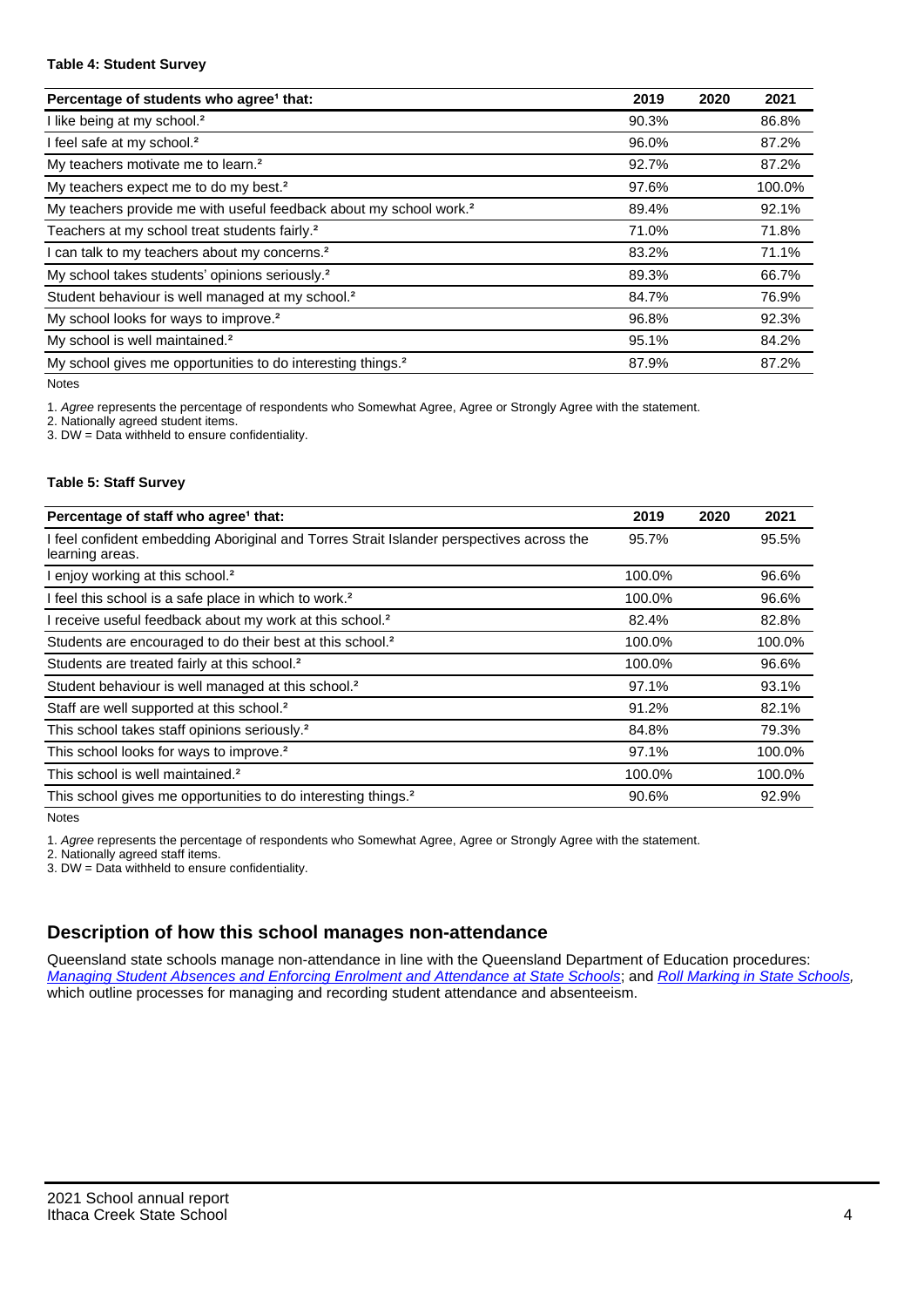## **School disciplinary absences**

#### **Table 6: Count of school disciplinary absences at this school**

| Type of school disciplinary absence | 2019 | 2020 | 2021 |
|-------------------------------------|------|------|------|
| Short suspension                    |      |      |      |
| Long suspension                     |      |      |      |
| Exclusion                           | O    |      |      |
| Total                               |      |      |      |

Notes

1. School disciplinary absence (SDA) data is a total of short suspensions (1–10 days), long suspensions (11–20 days), exclusions and cancellations. 2. The number of SDAs is not the number of students who received an SDA as one student may be suspended several times in a school year. Each time a student is suspended it is recorded as an additional SDA. The data does not reflect the outcomes of appeal decisions.

3. 2020 data was impacted by the COVID-19 health emergency. There were significantly fewer SDAs during the home-based learning period (the first five weeks of Term 2) compared to other years.

# **School funding**

## **School income broken down by funding source**

School income, reported by financial year accounting cycle using standardised national methodologies and broken down by funding source is available via the  $My$  School website.

### **How to access our income details**

- 1. Click on the My School link <http://www.myschool.edu.au/>.
- 2. Enter the school name or suburb of the school you wish to search.

|  | Search by school name or suburb |  | <b>School sector</b> |  | $\sim$ and $\sim$ represents the set of $\sim$ | <b>State</b> |  |  |  |
|--|---------------------------------|--|----------------------|--|------------------------------------------------|--------------|--|--|--|
|--|---------------------------------|--|----------------------|--|------------------------------------------------|--------------|--|--|--|

3. Click on View School Profile to access the school's profile.



4. Click on Finances and select the appropriate year to view school financial information.

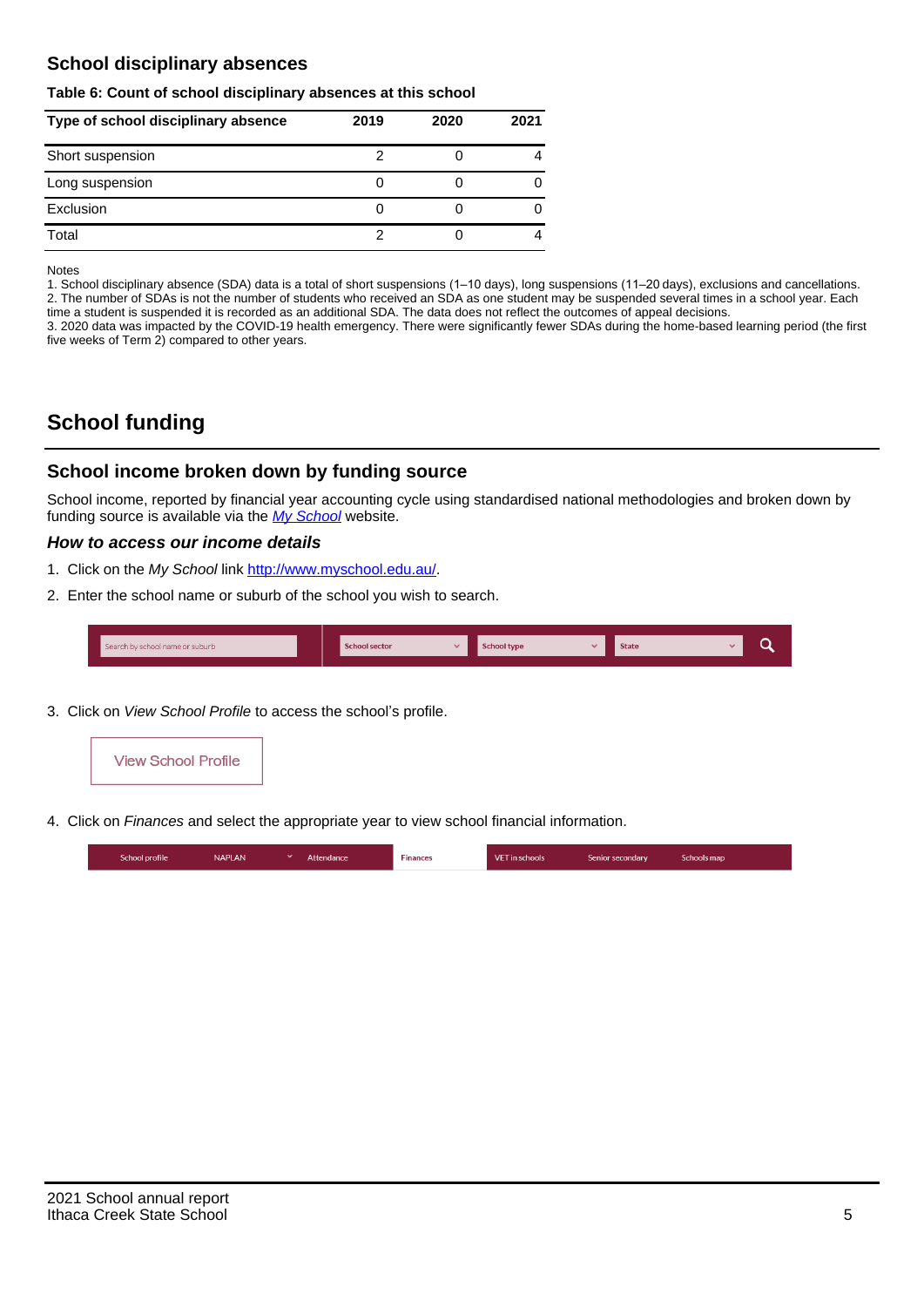## **Teacher standards and qualifications**

The Teacher registration eligibility requirements: Policy (p.1) states:

To be eligible for registration, a person must satisfy the Queensland College of Teachers (QCT) that they meet requirements regarding qualification and experience, or have otherwise met the requirements of the Australian Professional Standards for Teachers (APST). A person must also satisfy the QCT that they are suitable to teach and meet English language proficiency requirements. All these requirements are specified in the Act and the Education (Queensland College of Teachers) Regulation 2005 (the Regulation).

The qualifications required for teacher registration are successful completion of either -

- (a) a four-year initial teacher education program including teacher education studies of at least one year (e.g. a Bachelor of Education, or a double Bachelor degree in Science and Teaching) or
- (b) a one-year graduate initial teacher education program following a degree (e.g. a one-year Graduate Diploma of Education (Secondary) after a three-year Bachelor degree) or
- (c) another course of teacher education that the QCT is reasonably satisfied is the equivalent of (a) or (b). These are considered on a case-by-case basis.

For more information, please refer to the following link:

• <https://www.qct.edu.au/registration/qualifications>

# **Workforce composition**

## **Staff composition, including Indigenous staff**

**Table 7: Workforce composition for this school**

|                    | <b>Teaching staff</b> |      |      | Non-teaching staff |      |      | <b>Indigenous staff</b> |      |      |  |
|--------------------|-----------------------|------|------|--------------------|------|------|-------------------------|------|------|--|
| <b>Description</b> | 2019                  | 2020 | 2021 | 2019               | 2020 | 2021 | 2019                    | 2020 | 2021 |  |
| Headcount          |                       | 41   | 45   |                    |      | 19   | <5                      |      |      |  |
| <b>FTF</b>         | 36                    | 37   | 40   | 13                 |      | 12   | <5                      |      |      |  |

Notes

1. Teaching staff includes school leaders.

2. Indigenous refers to Aboriginal and Torres Strait Islander people of Australia.

3. FTE = full-time equivalent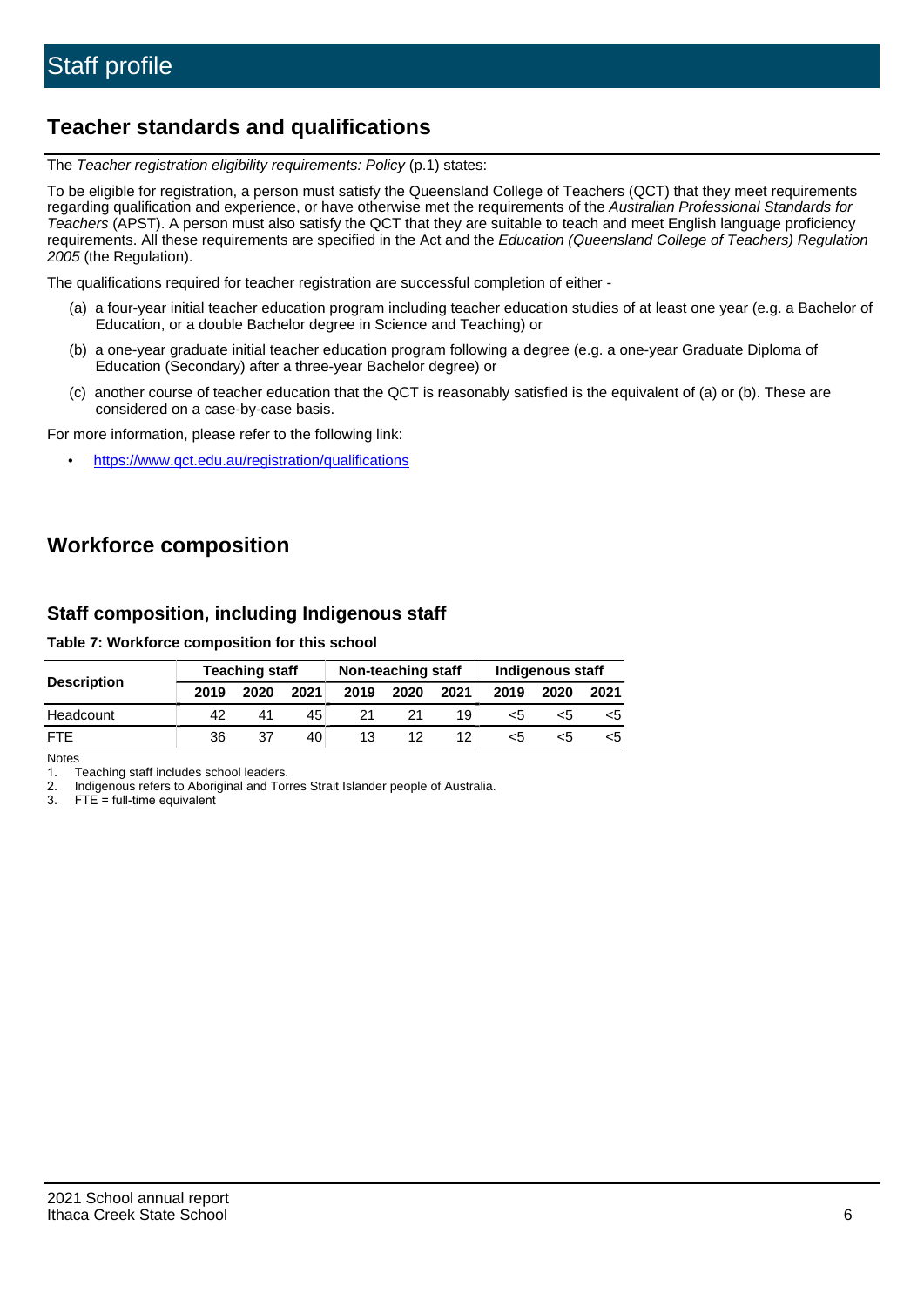# **Key student outcomes**

## **Student attendance**

Tables 8–9 show attendance rates at this school as percentages. In 2020, the COVID-19 health emergency affected student attendance in Queensland Government schools. Comparisons between 2020 and other years' attendance data should not be made.

#### **Table 8: Overall student attendance at this school**

| <b>Description</b>                                  | 2019 | 2020 | 2021 |
|-----------------------------------------------------|------|------|------|
| Overall attendance rate for students at this school | 95%  | 93%  | 94%  |

Notes

1. The attendance rate is the full- and part-time days attended as a percentage of enrolled school days.

2. Full-time students only.

#### **Table 9: Student attendance rates for each year level at this school**

| <b>Year Level</b> | 2019 | 2020 | 2021 |
|-------------------|------|------|------|
| Prep Year         | 94%  | 94%  | 95%  |
| Year 1            | 95%  | 92%  | 95%  |
| Year 2            | 95%  | 93%  | 94%  |
| Year 3            | 95%  | 93%  | 95%  |
| Year 4            | 96%  | 92%  | 94%  |
| Year 5            | 94%  | 93%  | 94%  |
| Year <sub>6</sub> | 96%  | 92%  | 93%  |

Notes

1. The attendance rate is the full- and part-time days attended as a percentage of enrolled school days.

2. Full-time students only.

3. DW = Data withheld to ensure confidentiality